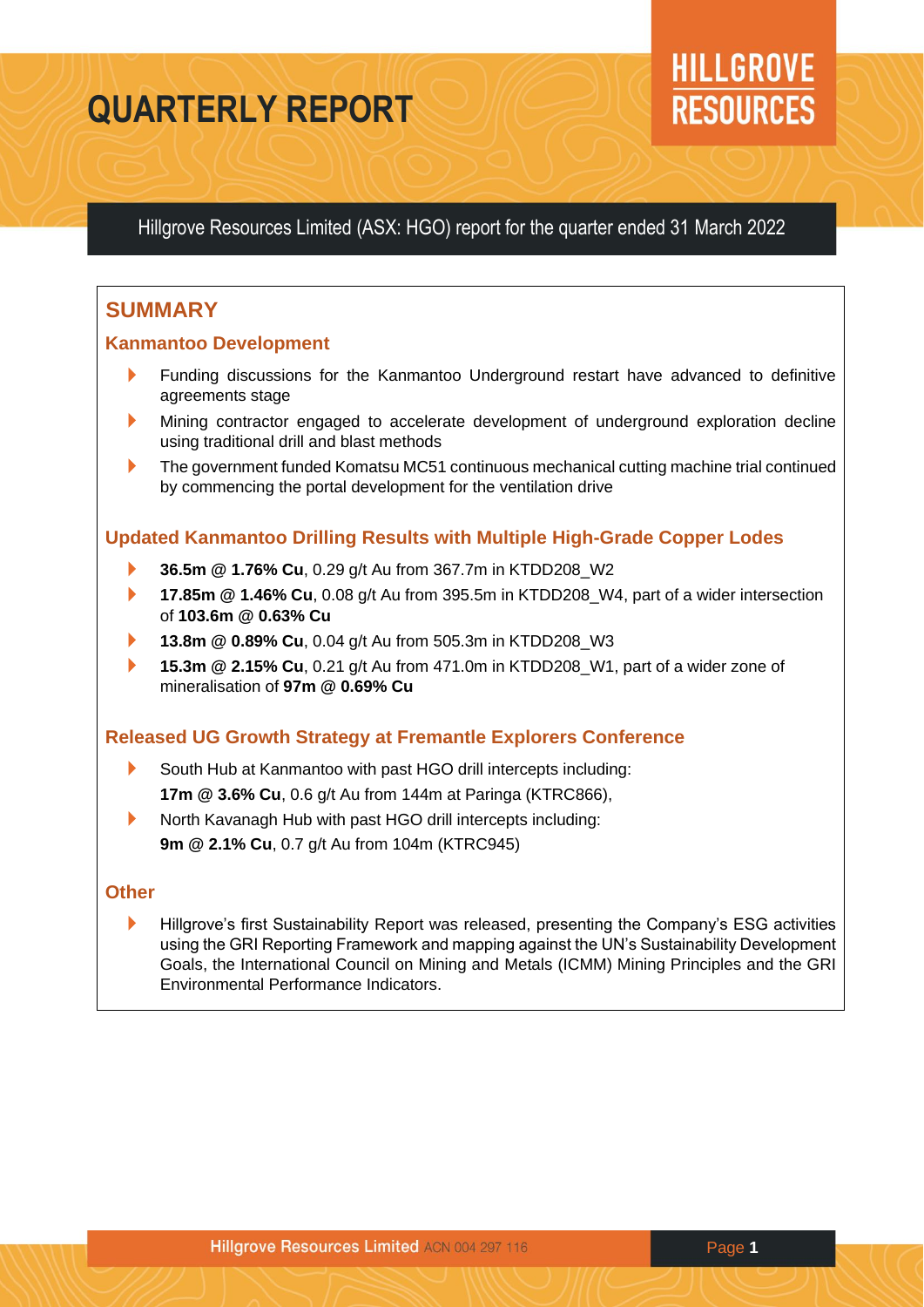# **MANAGING DIRECTOR'S STATEMENT**

*"Another excellent quarter for the Company and the Kanmantoo site, which has seen us continue to advance the underground project on all fronts: exploration drilling, decline development and funding.*

*The drilling returned further multiple high-grade zones being delineated within wider zones of copper mineralisation of around 100m in downhole length. As these holes are incorporated into the geological model, it is expected the Mineral Resource Estimate will grow both in size and in geological confidence. Drilling continues in Nugent, with results anticipated in the next quarter.* 

*The primary decline continued with the Komatsu MC51 for most of the quarter. With the copper price maintaining record prices and project finance discussions proceeding to definitive documentation stage, we engaged an underground mining contractor to ramp up the decline development using traditional drill and blast methods. This is expected to bring forward the potential timing of first copper production. In addition, we continued the trial with the Komatsu MC51 which has now commenced the portal development for the ventilation drive.*

*Chief Geologist, Peter Rolley, presented the next stage of exploration at Kanmantoo at the Fremantle Explorers conference. Importantly, this highlights that the Stage 1 mine plan only includes two of nine deposits that have either been drilled or mined on the permitted mining lease. The next stage includes depth and strike extension drilling of the Kavanagh and Nugent lodes as immediate extensions of the plan, and to commence exploration on five of the other lodes within the permitted lease. Pending exploration success, we will seek to bring these lodes into the mine plan as additional work areas to increase annual throughput. The latent capacity in the process plant and tailings dam enables this to occur, without further processing capital expenditure or permitting.*

*I* am also very pleased to have release our first Sustainability Report during the quarter, which is *aligned to globally recognised reporting frameworks. I look forward to building on this initial report as the underground development progresses.*

*Over the next quarter, we plan to complete the drilling program in Nugent and update the Mineral Resource Estimate for Kavanagh. As the geological information is updated, we will continue to refine the mine plan, and select a mining contractor for the initial Stage 1 plan, whilst in parallel we seek to complete the debt funding package. Once these activities are concluded the board will be in a position to make a final investment decision."* 

# **UNDERGROUND EXPLORATION & DEVELOPMENT**

#### **Kanmantoo Underground Project Finance**

As announced to the market on 21 March 2022, debt funding discussions for the Kanmantoo Underground restart have advanced to definitive agreements stage. Subject to Board approval, the Company expects to be able to commence the production restart in 2022 as scheduled. The Company will provide further information on its targeted timeline closer to the completion of its debt financing.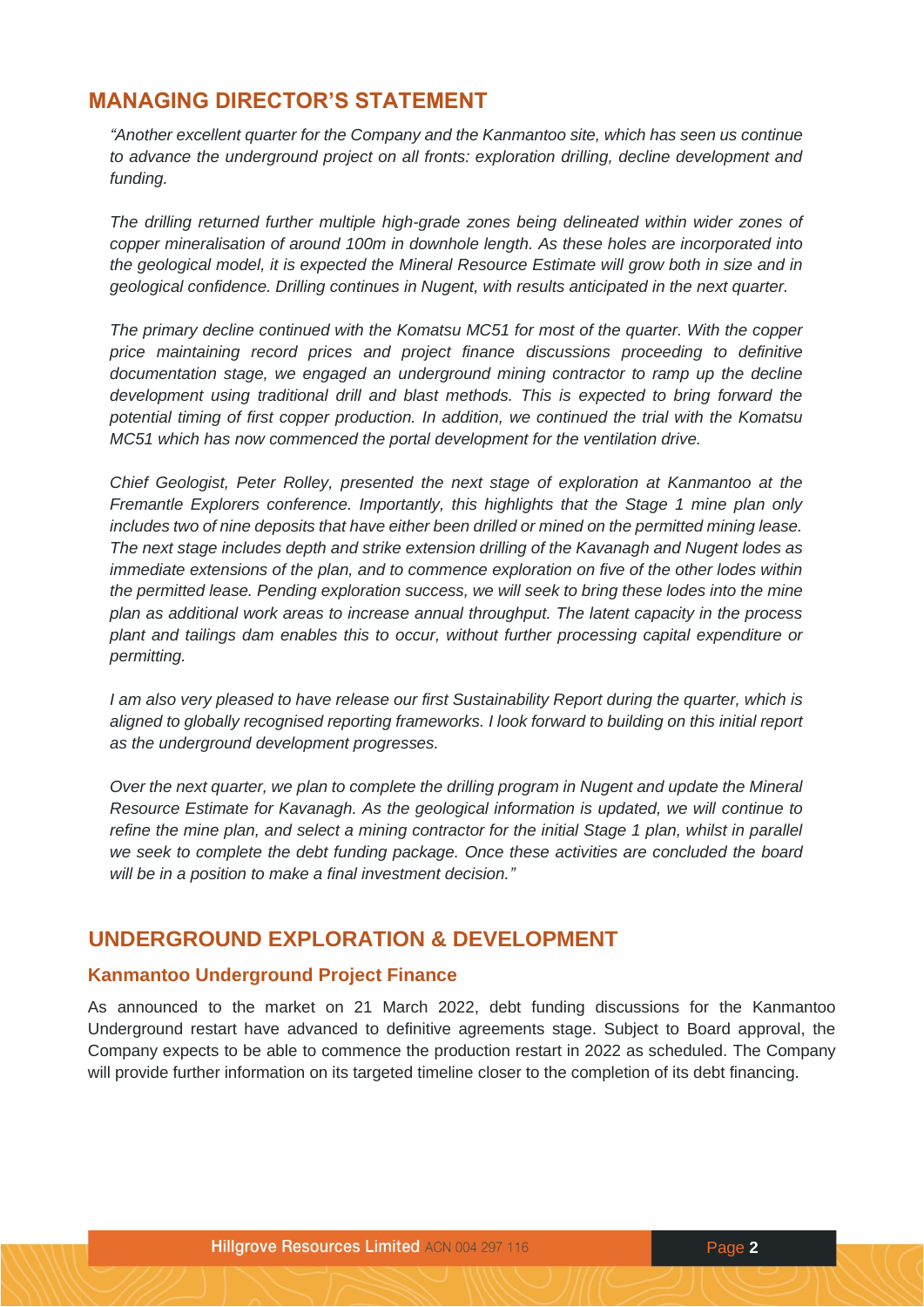# **Kanmantoo Underground Decline**

The Komatsu MC51 continuous miner has completed the portal for the primary decline and a short section of the decline. The portal and decline will be used for future underground mine access, reducing what is already a low cost and short timeframe to first copper, as outlined in the Economic Assessment<sup>1</sup>.

With copper prices remaining above the assumptions in last year's Economic Assessment and in anticipation of a positive investment decision, the Company engaged a mining contractor to advance the decline further using tried and tested drill and blast practices.

The MC51 trial continues at Kanmantoo with the machine now cutting the portal for the ventilation drive. The trial will continue in this area until the ventilation drive becomes a critical path activity, at which point Hillgrove and Komatsu will consider relocating the machine again to develop the Nugent portal.

#### **Kanmantoo Underground Drilling**

The Kavanagh surface drilling program was completed during the quarter, with all four new diamond holes into the Kavanagh mineral zone intersecting strong mineralisation. The highlights of this includes<sup>2</sup>:

- 36.5m @ 1.76% Cu, 0.29 g/t Au from 367.7m downhole (KTDD208\_W2)
- 17.85m @1.46% Cu, 0.08g/t Au from 395.5m downhole (KTDD208 W4)
	- Part of a wider zone of sulphide mineralisation of 103.6m @ 0.63% Cu
- **13.8m @ 0.89% Cu, 0.04 g/t Au from 505.3m downhole (KTDD208 W3)**
- ▶ 15.3m @ 2.15% Cu, 0.21 g/t Au from 471.0m downhole (KTDD208\_W1)
	- Part of a wider zone of sulphide mineralisation of 97m @ 0.69% Cu

The diamond drilling at Nugent completed post quarter end and results are awaited.

The success of the program to date has continued to increase the robustness of the Mineral Resource Estimate and solidifies the Company's production restart plan. The latest drilling results from Kavanagh as well as that being conducted in Nugent are expected to grow the Resource in both size and geological confidence and the Company intends to release an updated Mineral Resource Estimate after the receipt of all drilling results from the Nugent and Kavanagh drilling programs.

# **EXPLORATION**

Hillgrove has a strong pipeline of exploration opportunities over more than  $6.100 \text{km}^2$  of tenements.

These tenements comprise three project areas, the Mine Lease Exploration, Near Mine Exploration (within 10 kms of Hillgrove's processing plant) and the Regional Exploration areas within the south-east Delamerian Magmatic Cu-Au province.

*<sup>1</sup>* Refer ASX Announcement of 14 December 2021

*<sup>2</sup>* Refer ASX Announcement of 21 March 2022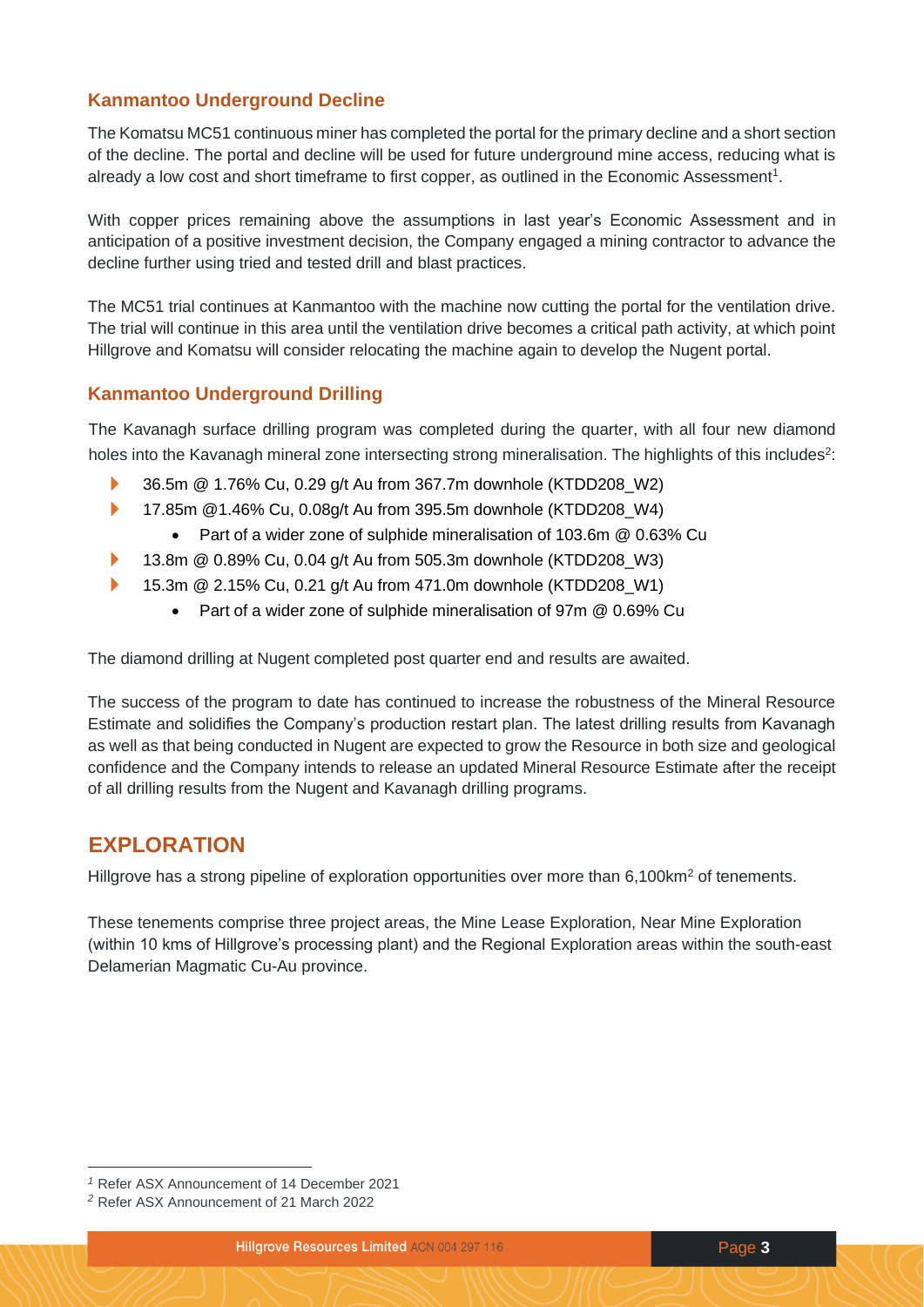## **Mine Lease Exploration**

The Cu-Au targets within the Kanmantoo Mine lease within 1 km of Hillgrove's processing plant includes the previously mined Emily Star, Paringa, and Critchley Cu-Au deposits south of the Kavanagh underground Cu-Au development, and the Coopers and North Kavanagh Cu-Au deposits north of the Kavanagh underground development. These Mine Lease Cu-Au targets have been confirmed by past Hillgrove shallow RC drill holes, including;

- ▶ 17m @ 3.6% Cu, 0.6 g/t Au from 144m downhole at Paringa (KTRC954)
- 14m @ 2.8% Cu, 0.3 g/t Au from 123m downhole at Paringa (KTRC866)
- ▶ 11m @ 2.0% Cu, 0.2 g/t Au from 82m downhole at Emily (KTRC833)
- 6m @ 1.9% Cu, 0.4 g/t Au from 144m downhole at Emily (KTDD127)
- 11m @ 1.6% Cu, 0.2 g/t Au from 102m downhole at Nth Kavanagh (KTRC942)
- ▶ 9m @ 2.1% Cu, 0.7 g/t Au from 104m downhole at Nth Kavanagh (KTRC945)
- 10m @ 1.6% Cu, 0.6 g/t Au from 86m downhole at Coopers (KTRC174)

Compilation of these exploration opportunities is in progress for drill hole prioritisation.



## **Near Mine Exploration**

The Cu-Au targets within 10 kms of the Kanmantoo processing plant includes the Stella, Mullewa and North West Kanmantoo geochemical and geophysical targets.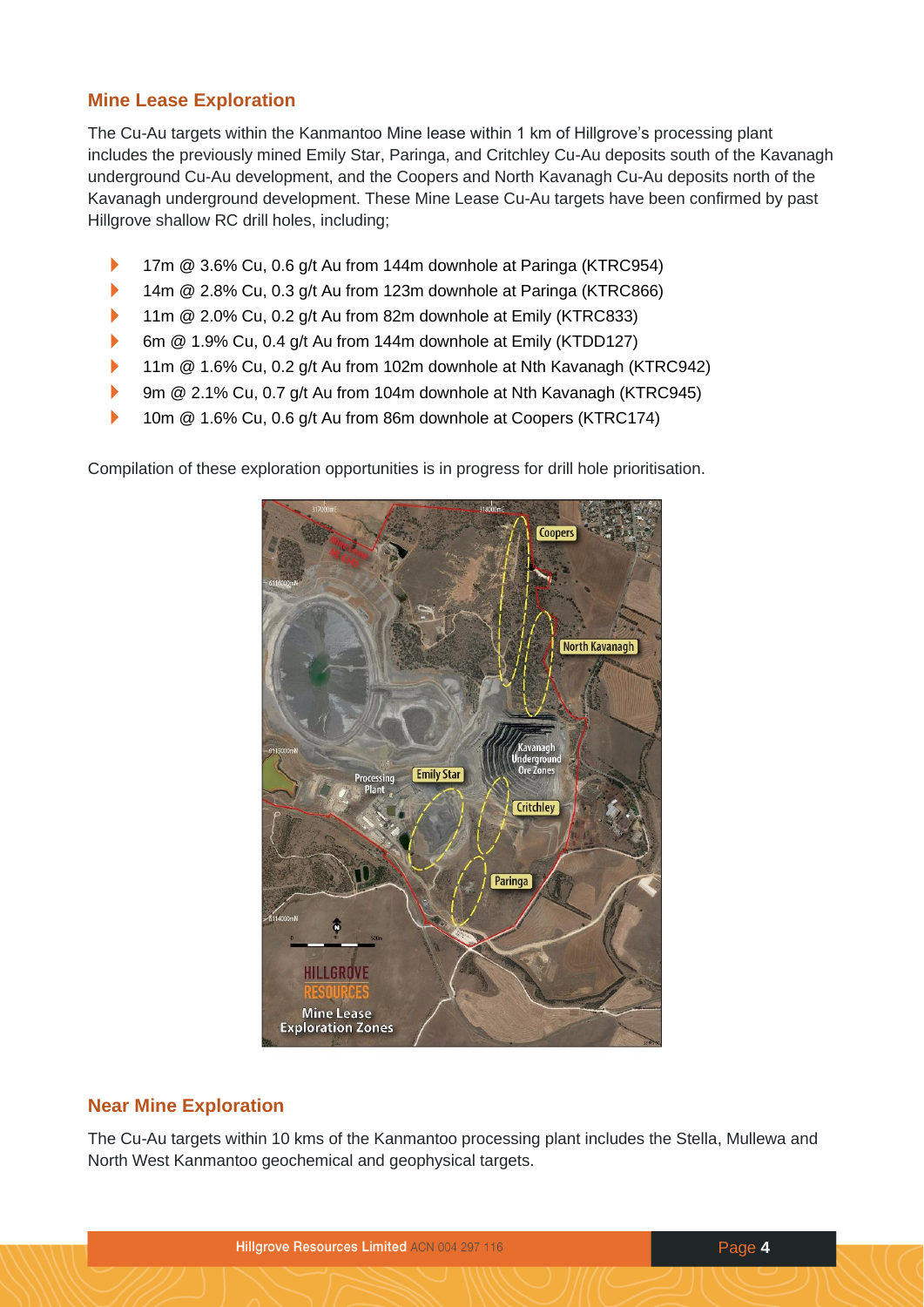#### **Stella**

Drilling by Hillgrove in 2021 confirmed Stella as a new Cu-Au target near the Kanmantoo infrastructure. The main mineralised zone intersected in SLDD001 is characterised as an Fe-Au-Cu-Bi Zone similar in style and texture to the Kanmantoo mineralisation mined by Hillgrove from 2011 to 2019.

• **SLDD001 0.6m @ 16.85 g/t Au, 10.1% Cu, 44.8 g/t Ag from 344m downhole Within 3m @ 3.53 g/t Au, 2.76% Cu, 11.9 g/t Ag from 343m downhole.**

This high-grade Au-Cu intercept is part of an 82.35m zone of Cu veining from 315m downhole.

Further drill hole planning is in progress.



## **Regional Exploration**

The regional area comprises 5,652km<sup>2</sup> of exploration licences in the south-east of South Australia, within the Delamerian Orogen. The Delamerian Orogen is now being investigated by the Geological Survey of South Australia and MINEX-CRC for its magmatic arc related copper-gold endowment as a consequence of the discoveries on the Stavely Belt in western Victoria, which is also within the Delamerian Orogen.